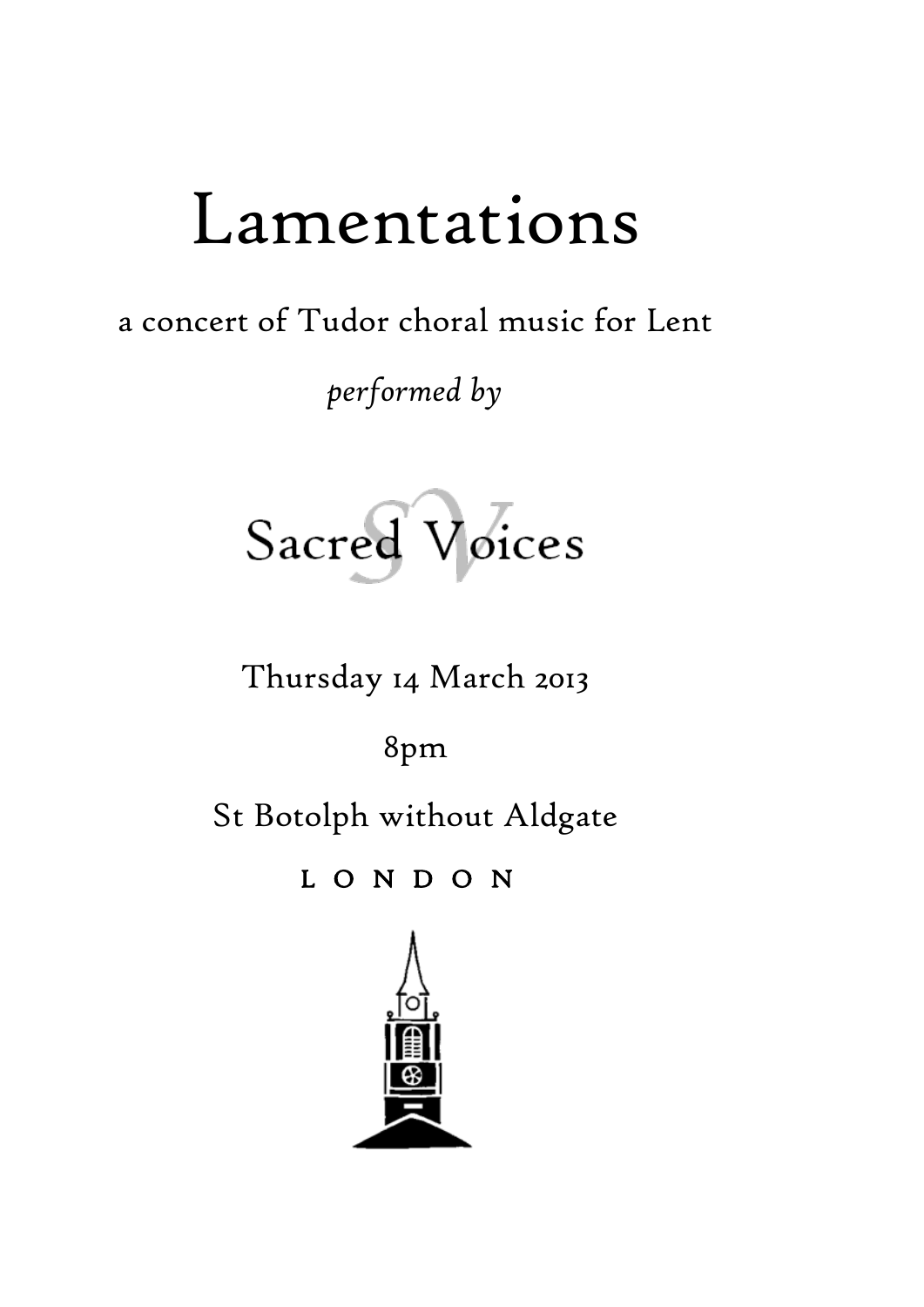## Lamentations

| Salvator mundi (I)  | Thomas Tallis $(1505 - 1585)$  |
|---------------------|--------------------------------|
| Lamentatio Ieremiae | William Byrd (1540-1623)       |
| Emedemus in melius  | Byrd                           |
| Exsurge Domine      | Byrd                           |
| Diliges Dominum     | $B\gamma rd$                   |
| Ad te levavi        | Robert White (c.1538-<br>1574) |
| Ave verum corpus    |                                |
|                     | Peter Philips (1560-1628)      |
| Lamentatio Ieremiae |                                |
| Primus              | Tallis                         |
| Secundus            |                                |

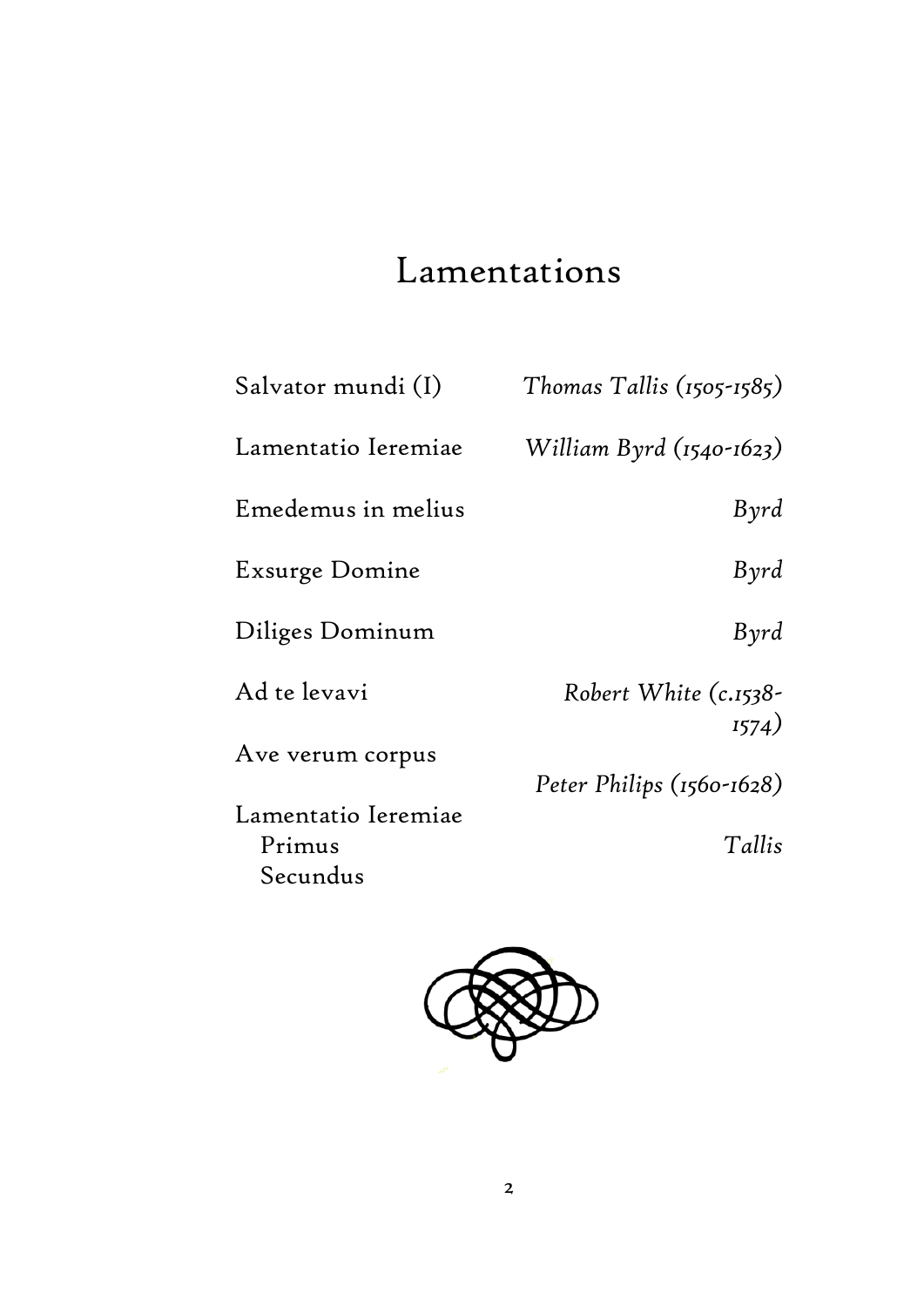N 586 BC JERUSALEM lay in ruins. King Nebuchadnezzar II of Babylon (c.634-592 BC), N 586 BC JERUSALEM<br>
lay in ruins. King<br>
Nebuchadnezzar II of<br>
Babylon (c.634-592 BC),<br>
having effected a year-and-ahalf long siege of the city in response to Jerusalem's alliance with Egypt's Pharaoh Hophra (reigned 589-570 BC), had overcome Jerusalem's defences and laid the city to waste. Her temple decimated, her king's palace razed, her religious and cultural treasures and social intelligentsia carried away in rancorous triumph: leaving the lowest echelons of Judean society to be ruled by the foreign Gedaliah, son of Ahikam. Her priests were slaughtered at the splenetic hand of Nebuchadnezzar himself and even King Zedekiah (the last King of Jerusalem), was forced to witness his own sons put to the sword: a final, inexorable vision before his own eyes, as the writer of 2 Kings has it, were 'put out'.

It is against this backdrop of utter devastation, that we

join Jeremiah the prophet as he mourns the destruction of the Great City and considers the response of God's people in five acrostic laments, two passages of which have been set by Tallis and Byrd respectively and which form the outer columns of tonight's performance.

Byrd wrote his Lamentations in his midtwenties in the 1560s. For all the composer's youth, this mournful setting of the lesson for Good Friday nonetheless displays an assured composer, capable of manipulating his writing for dramatic effect. Consider the contrastedly spaced out polyphony of the opening bars, with the bunched up entries at cognitavit dominus disperse murum (the lord determined to lay the walls in ruins); all the meandering setting of the Hebrew letter Teth. Yet despite all this, there is little to suggest that Byrd wrote this music with a liturgical setting in mind, but rather for the private recusant Catholic households who clung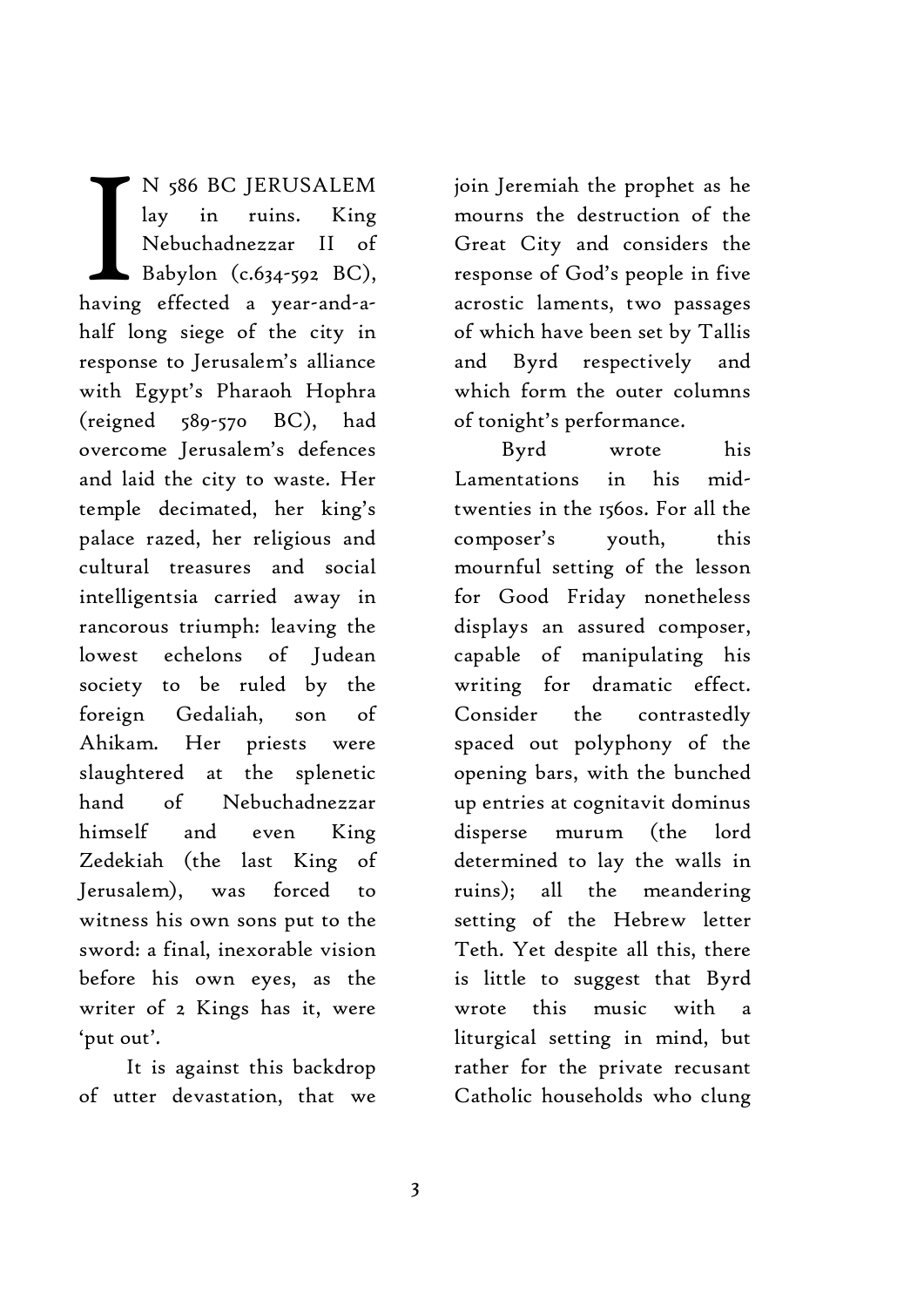to the old faith in England's new and protestant age.

The same is true for tallis' two settings – probably the most famous settings to date from this time – which Byrd must have known as the two worked alongside each other at the Chapel Royal at this time. Tallis, some 35 years older, provides us with an altogether more substantial setting than Byrd, but like Byrd chose to open both sets with the traditional incipit and close with the Jerusalem plea. Unlike Byrd, Tallis makes use of the homophonic style to draw attention to certain passages: quomodo sedit sola civitas (how lonely sits the city) and the first Jerusalem being good examples.

Tallis' *Salvator Mundi (I)* is the opening piece of the socalled *Cantiones Sacrae* of 1575, the collaborative production between Tallis and Byrd made possible by the monopoly famously granted by Queen Elizabeth I to the composers to publish music. The dedication bears Elizabeth's name and a further homage is paid in the contribution of seventeen pieces from each composer, representing the seventeen years of the Queen's reign to date. Whatever the commercial success of the *Cantiones Sacrae* at home and abroad (which was limited), the collection nonetheless represents some of the most fascinating motets of the composers and much of tonight's programme is drawn from these pieces.

The text sets the anthem from the 1549 Book of Common Prayer for the visitation of the sick, though it is more likely to have been remembered by Tallis as the matins antiphon for the exultation of the holy cross as set by the outlawed Sarum Rite: the rite still being used by recusant Catholics.

Byrd's *Emendemus in Melius* is the first motet by the composer to appear in the 1575 *Cantiones Sacrae*. This miniature masterpiece uses a simple harmonic style almost continuously: the upper, discantus, line taking on a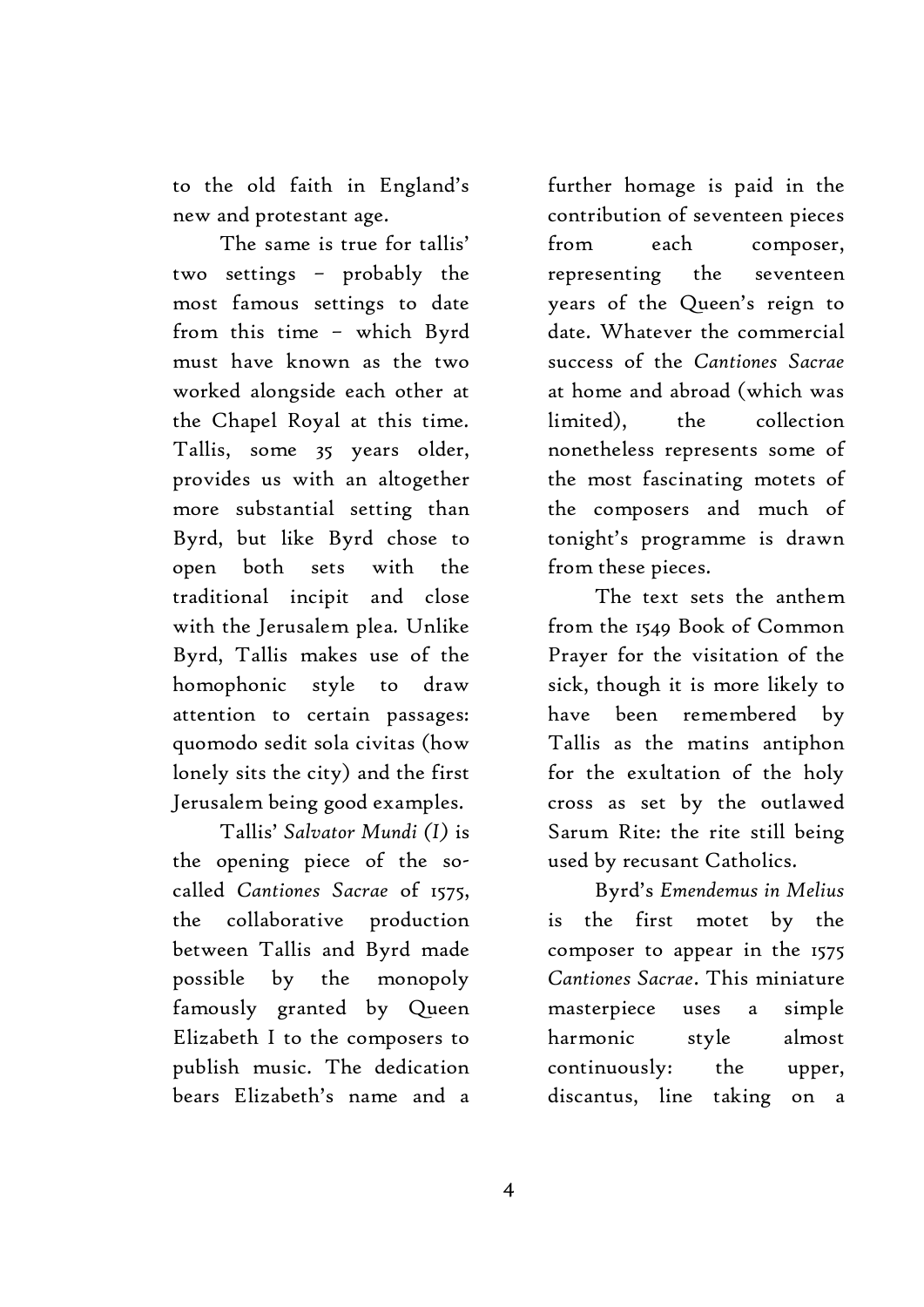melodic role with the remaining parts supporting. Byrd deliberately manipulates his use of dissonance in the piece by opening with substantially consonant writing as the supplicant draws us into his prayer for repentance. Rather than dissonance, Byrd demands our attention through startling or subtle tonal shifts, such as the change from D-major to Bflat major at 'ne subito…' ['lest suddenly…']. Byrd's only use of the dissonant techniques at his disposal (false relation, echappée, suspension, etc.) accompanies the text 'propter honorem nominis tui' ['for the honour of thy name']. Byrd is clearly drawing our attention to this passage and his purpose is made clear by the following phrase 'libera nos' ('liberate us'), the only imitative phrase in the piece. Byrd recognises Christ as a source of redemption, not for the few but for the many, and his music reflects this.

*Exsurge Domine* is taken from the second set of *Cantiones Sacrae* of 1591, written after

Tallis's death and therefore containing thirty-two pieces by Byrd only. In contrast to the *Emendemus in Melius*, this piece thrives on its imitative entries in polyphony that is both exciting and masterfully crafted. Perhaps the most engaging moments come at the end of the piece, where Byrd's deliberate choice to restate the opening demand 'Exsurge Domine' ['Up Lord'], is set to dramatic syncopation that is at once thrilling and unsettling.

*Diliges Dominum* is a remarkable piece. Lasting only around forty breves, it is nonetheless split into two halves: the second being an exact mirror image of the first – a sort of musical palindrome. Such a procedure is known as a cancrizans ['crab'] canon. This piece has been variously attacked for its lack of dissonance, suggesting it to be little more than a compositional technical exercise. However, a closer examination of the text can reveal the depth of Byrd's intentions. St. Matthew 22:37, 39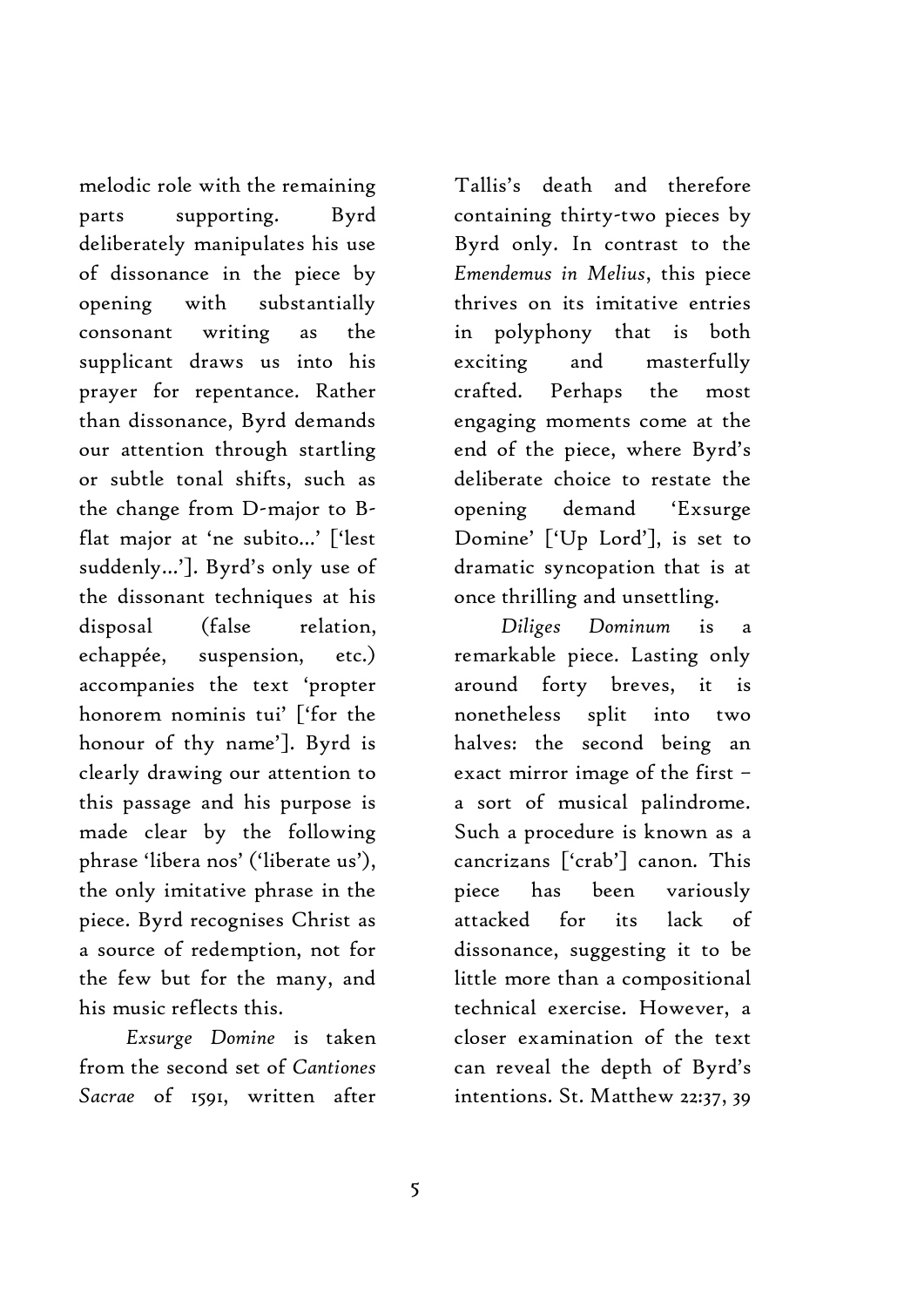records Christ's response to a trick question from of the Pharisees about which the greatest commandment is. Jesus, seeing the deception, answers with two commandments: love God and love your neighbour. These are the words Byrd sets, but crucially in between (not set by Byrd) Christ says the second law is *like the first*. With this in mind, Byrd's rendering of the text becomes intelligible. The second law is a mirror image of the first – its alter ego – and together they produce no dissonance whatsoever, but rather the perfect concord of union between man and God.

Robert White, a Londoner born in Holborn in 1538, might be best remembered for his own lamentations, but the six-voice Ad te levavi is also well worth investigating. The text is drawn from Psalm 123 (Vulgate 122) and form the tract for the Third Sunday in Lent (the tract replaces the Alleluia before the gospel in Lent and other penitential seasons). In contrast

to much of tonight's programme, each of the musical ideas ('points') sound closely related rhythmically and in terms of pitch. More, once all the voices have started, they remain so until the end. Together, this gives the piece a unified feel quite unlike that of the other compositions of the programme.

Peter Philips is an overneglected composer. A Catholic without the connections Tallis and Byrd enjoyed for protection he fled England at the age of 21 in 1583 never to return: meaning his output has often fallen into a musicological no-man's-land. This is disappointing, because his oeuvre contains some excellent works, including the highly-charged Ave Verum Corpus from his 1612 Cantiones Sacrae. Of particular interest in this piece is the word-painting at 'fluxit' ('flowed') and the breathless homophonic 'in mortis examine' ('in the trail of death'), which breaks out of the polyphonic surround.

MJD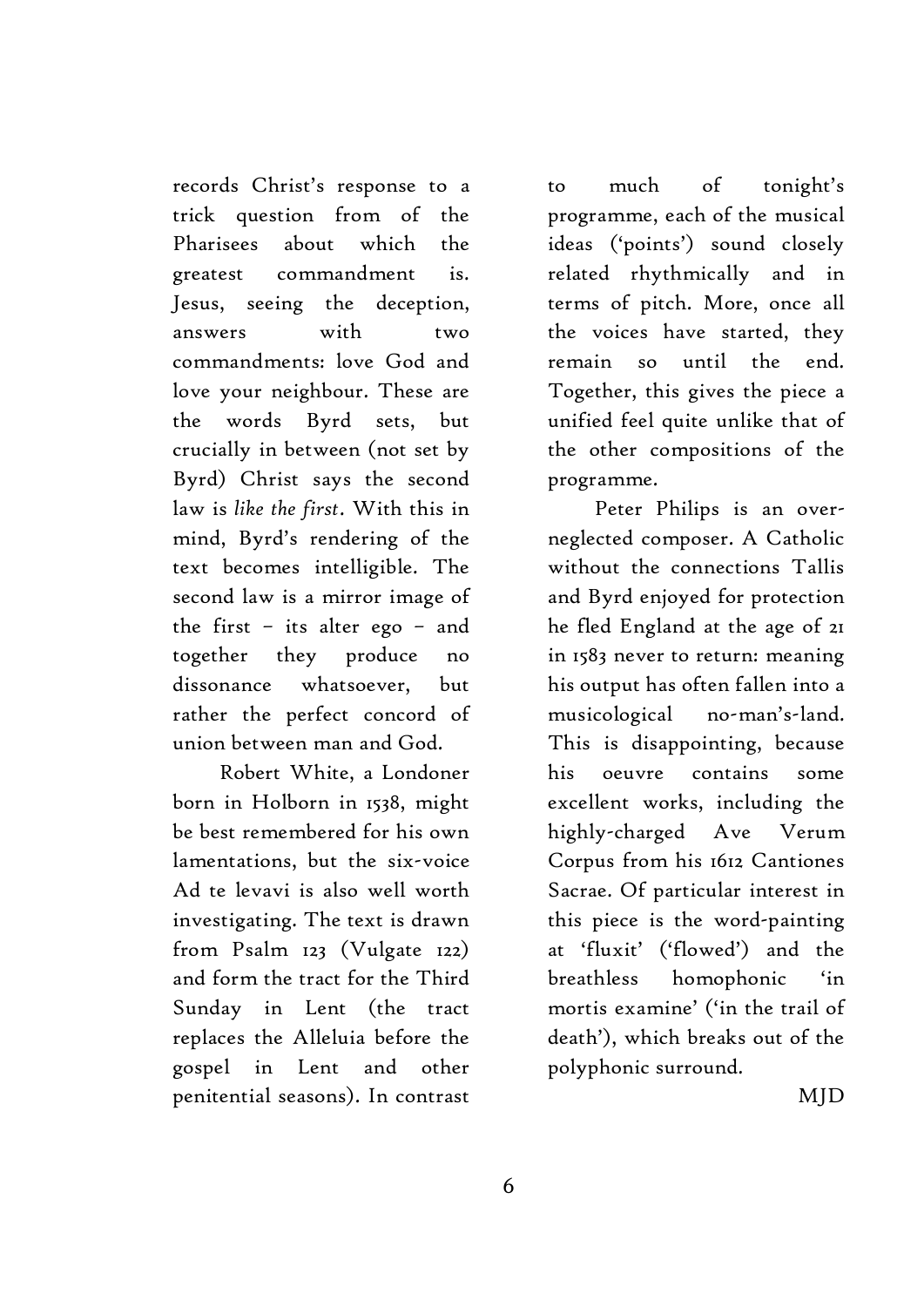### Translations

#### Salvator mundi (I) *Tallis*

Salvator mundi, salva nos; qui per crucem et sanguinem redemisti nos, auxiliare nobis, te deprecamur, Deus noster.

#### Lamentatio Ieremiae *Byrd*

De lamentatio Ieremiae prophetae.

**ח**. Cogitavit Dominus dissipare murum filiæ Sion; tetendit funiculum suum; et non avertit manum suam a perdition.

**ט**. Defixæ sunt in terra portæ ejus; perdidit et contrivit vectes ejus; regem ejus et principes ejus in gentibus.

**י**. Sederunt in terra, conticuerunt senes filiæ Sion; consperserunt cinere capita sua.

Ierusalem, Ierusalem convertere ad Dominum Deum tuum.

#### Emedemus in melius *Byrd*

Emendemus in melius quae ignoranter peccavimus; ne subito praeoccupati die mortis, quaeramus spatium poenitentiae,

Saviour of the world, save us; who through thy cross and blood didst redeem us, help us, we beseech thee, our God.

The Lamentations of Jeremiah the prophet.

HETH. The Lord determined to lay in ruins the wall of the daughter of Zion; he marked it off by the line; he restrained not his hand from destroying.

TETH. Her gates have sunk into the ground; he has ruined and broken her bars; her king and princes are among the nations.

IOTH. The elders of the daughter of Zion sit upon the ground in silence; they have cast ashes over their heads.

Jerusalem, Jerusalem convert to the Lord your God.

Let us amend for the better in those things in which we have sinned through ignorance; lest suddenly overtaken by the day of death, we seek space for repentance,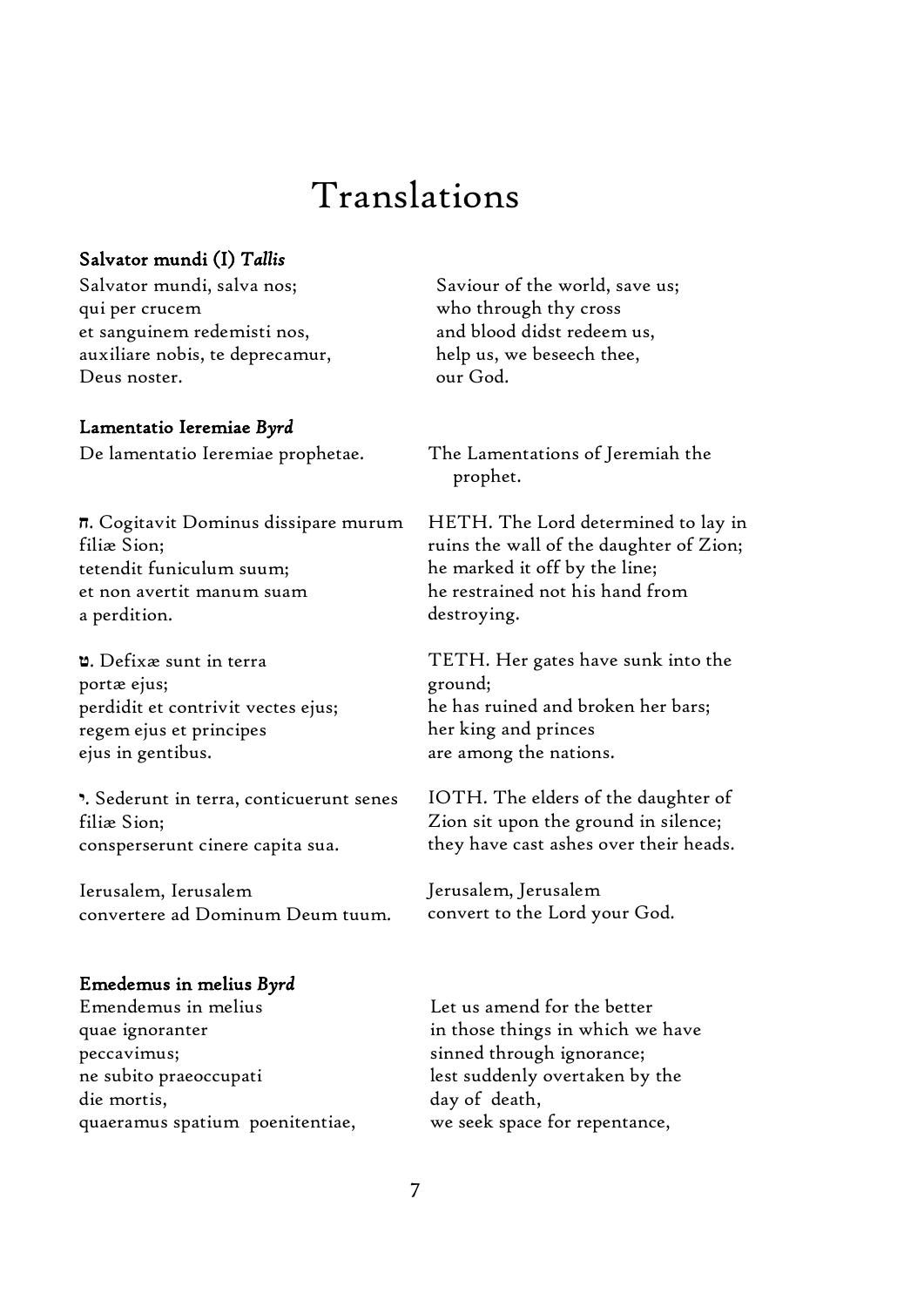et invenire non possimus. Attende, Domine, et miserere; quia peccavimus tibi. Adjuva nos, Deus salutaris noster, et propter honorem nominis tui libera nos.

#### Exsurge Domine *Byrd*

Exsurge Domine, quare obdormis? Exsurge et ne repellas in finem. Quare faciem tuam avertis, oblivisceris inopiae nostrae et tribulationis nostrae? Exsurge Domine.

#### Diliges Dominum *Byrd*

Diliges Dominum Deum tuum ex toto corde tuo, et in tota anima tua et in tota mente tua: Diliges proximum tuum sicut te ipsum.

#### Ad te levavi *White*

Ad te levavi oculos meos, qui habitas in cælis. Ecce sicut oculi servorum in manibus dominorum suorum; sicut oculi ancillæ in manibus dominæ suæ: ita oculi nostri ad Dominum Deum nostrum, donec misereatur nostri.

#### Ave verum corpus *Philips*

Ave verum corpus, natum de Maria Virgine: and be not able to find it. Hearken, O Lord, and have mercy; for we have sinned against thee. Help us, O God of our salvation, and for the honour of thy name deliver us.

Up, Lord, why sleepest thou? Awake, and be not absent from us for ever. Wherefore hidest thou thy face forgetting our misery and trouble? Up, Lord.

Thou shalt love the Lord thy God with all thy heart and with all thy soul and with all thy mind. Thou shalt love thy neighbour as thyself.

Unto thee lift I up mine eyes, O thou that dwellest in the heavens. Behold, even as the eyes of servants look unto the hand of their masters; and as the eyes of a maiden unto the hand of her mistress: even so our eyes wait upon the Lord our God, until he have mercy upon us.

Hail the true body, born of the Virgin Mary: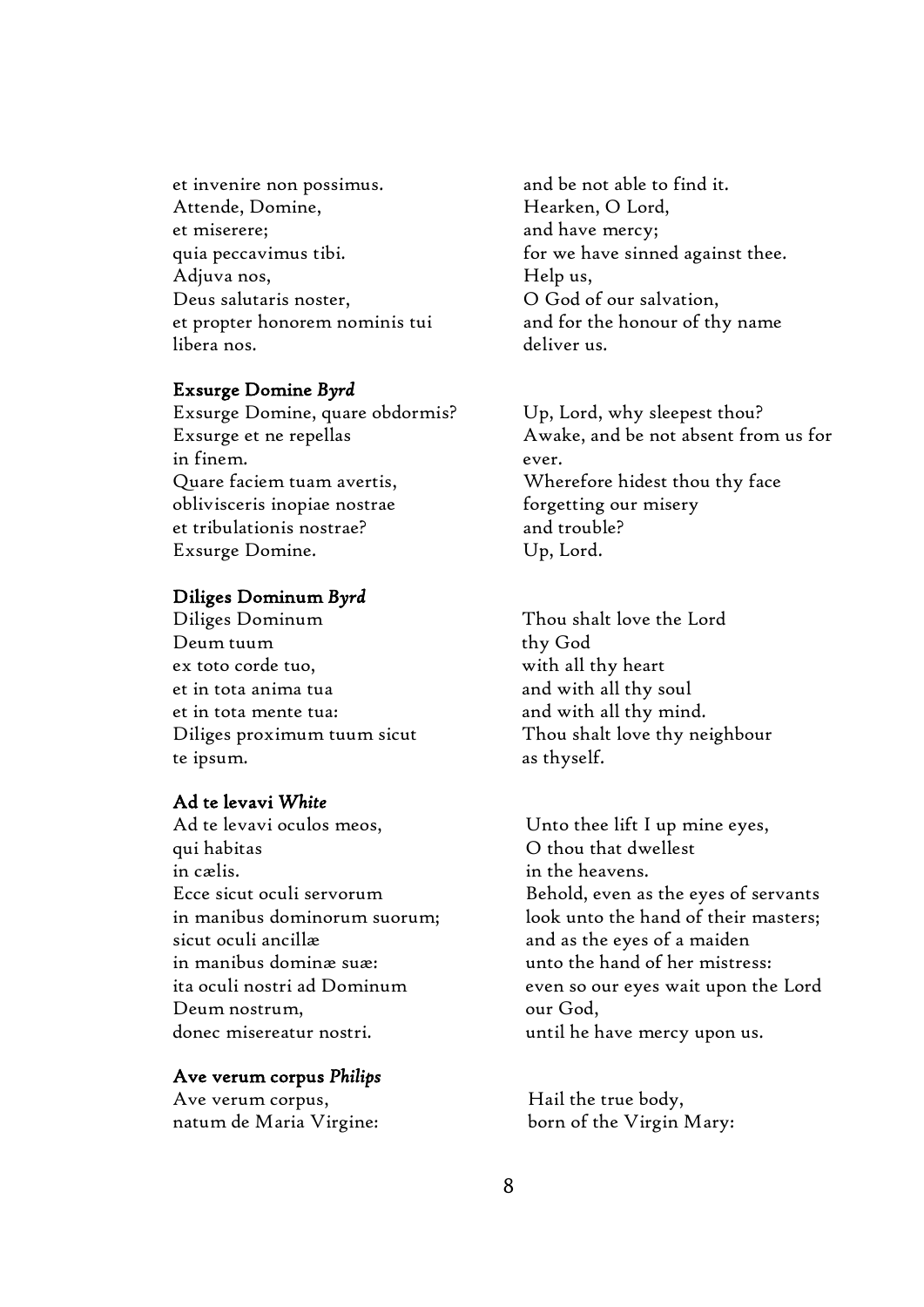vere passum, immolatum in cruce pro homine. Cuius latus perforatum unda fluxit sanguine: esto nobis praegustatum in mortis examine. O dulcis, O pie, O Jesu, Fili Mariae Miserere mei.

#### Lamentatio Ieremiae *Tallis*

Incipit de lamentatio Ieremiae prophetae.

**א**. Quomodo sedet sola civitas plena populo! Facta est quasi vidua domina gentium;

princeps provinciarum facta est sub tributo.

**ב**. Plorans ploravit in nocte, et lacrimæ ejus in maxillis ejus: non est qui consoletur eam, ex omnibus caris ejus; omnes amici ejus spreverunt eam, et facti sunt ei inimici.

**ג**. Migravit Judas propter afflictionem, et multitudinem servitutis;

habitavit inter gentes, nec invenit requiem: omnes persecutores ejus apprehenderunt eam inter angustias.

**ד**. Viæ Sion lugent, eo quod non sint qui veniant ad solemnitatem:

you who truly suffered and were sacrificed on the cross for the sake of man. From whose pierced flank flowed water and blood: be a foretaste for us in the trial of death. O sweet, O merciful, O Jesus, Son of Mary have mercy on me.

Here begins the lamentations of Jeremiah the prophet.

ALEPH. How lonely sits the city that was full of people! How like a widow has she become, she that was great among the nations! She that was a princess among the cities has become a vassal.

BETH. She weeps bitterly in the night, tears on her cheeks; among all her lovers she has none to comfort her; all her friends have dealt treacherously with her, they have become her enemies.

GHIMEL. Judah has gone into exile because of affliction and hard servitude; she dwells now among the nations, but finds no resting place; her pursuers have all overtaken her in the midst of her distress.

DALETH. The roads to Zion mourn, for none come to the appointed feasts;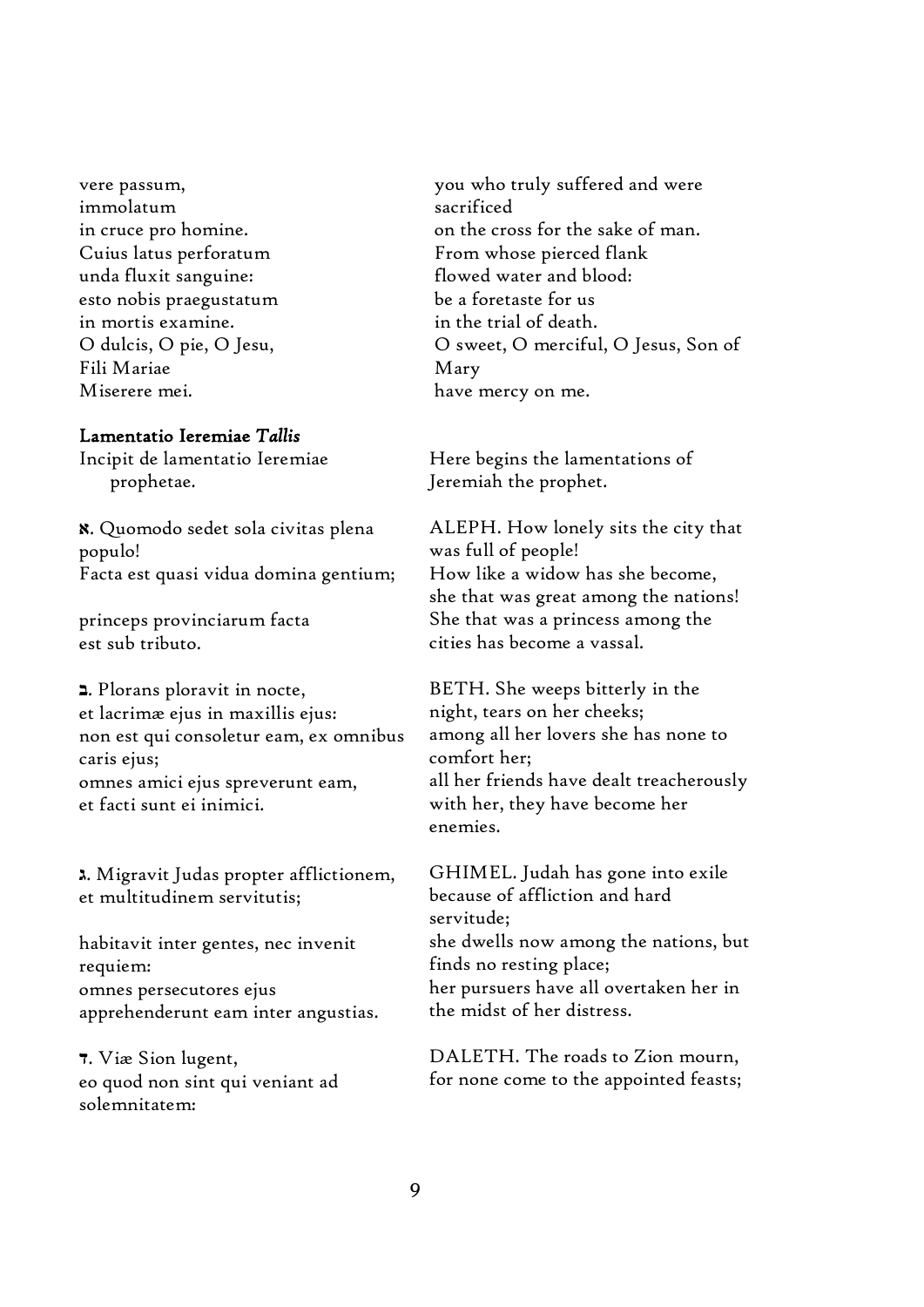omnes portæ ejus destructæ, sacerdotes ejus gementes; virgines ejus squalidæ, et ipsa oppressa amaritudine.

**ה**. Facti sunt hostes ejus in capite; inimici ejus locupletati sunt: quia Dominus locutus est super eam propter multitudinem iniquitatum ejus. Parvuli ejus ducti sunt in captivitatem ante faciem tribulantis.

Ierusalem, Ierusalem convertere ad Dominum Deum tuum.

all her gates are desolate, her priests groan; her maidens have been dragged away, and she herself suffers bitterly.

HE. Her foes have become the head, her enemies prosper, because the Lord has made her suffer for the multitude of her transgressions; her children have gone away, captives before the foe.

Jerusalem, Jerusalem convert to the Lord your God.

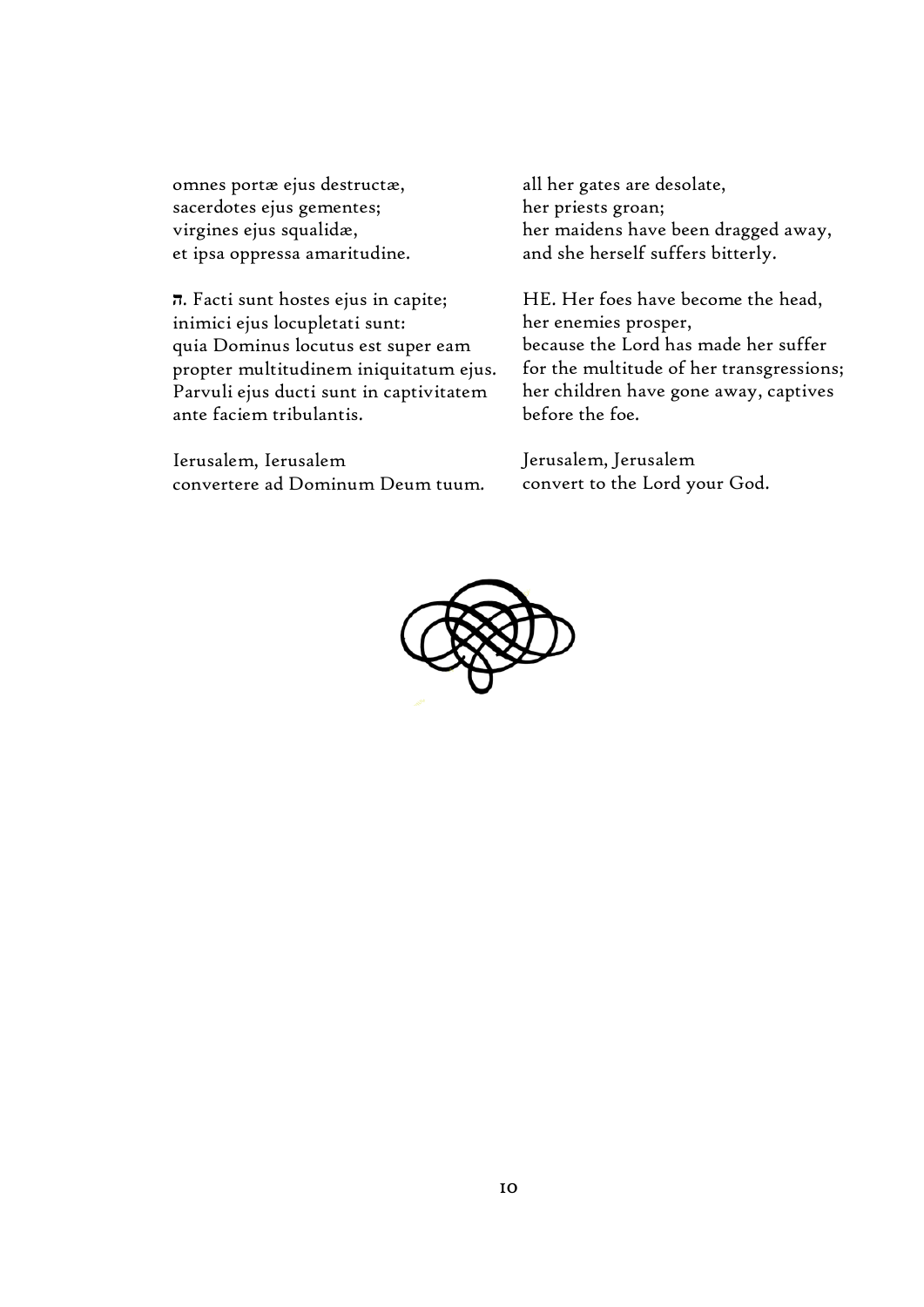# Sacred Voices

*Director* Matthew Dunn

*Sopranos Countertenors* Madeline Clare de Berrié Katharina Höffler

Tristram Cooke James Longford

*Tenors Bases* Ben Clark Nicholas Wilson

Lawrence Halksworth Chris Jeanes



Matthew Dunn won a place to read music at Peterhouse, Cambridge in 2006 and was appointed organ scholar there, overseeing the weekly choral services in the college chapel. At Peterhouse Matthew directed the choir on tours to Italy, the Netherlands and the Home Counties, as well as regular cathedral trips including Westminster Abbey, Canterbury, Lincoln and Ely Cathedrals. Matthew received his BA in 2009 and continued to the MPhil in 2010, having written a thesis on French thirteen-century polyphony being sung in the South-East of England. As an organist, Matthew holds the prestigious FRCO diploma and gives regular recitals around the country. Recent venues include Canterbury, Edinburgh, Oxford (Queen's College) and Durham Cathedrals. Matthew is currently Organist and Director of Music at St Botolph without Aldgate, which has arguably the oldest church organ in the country.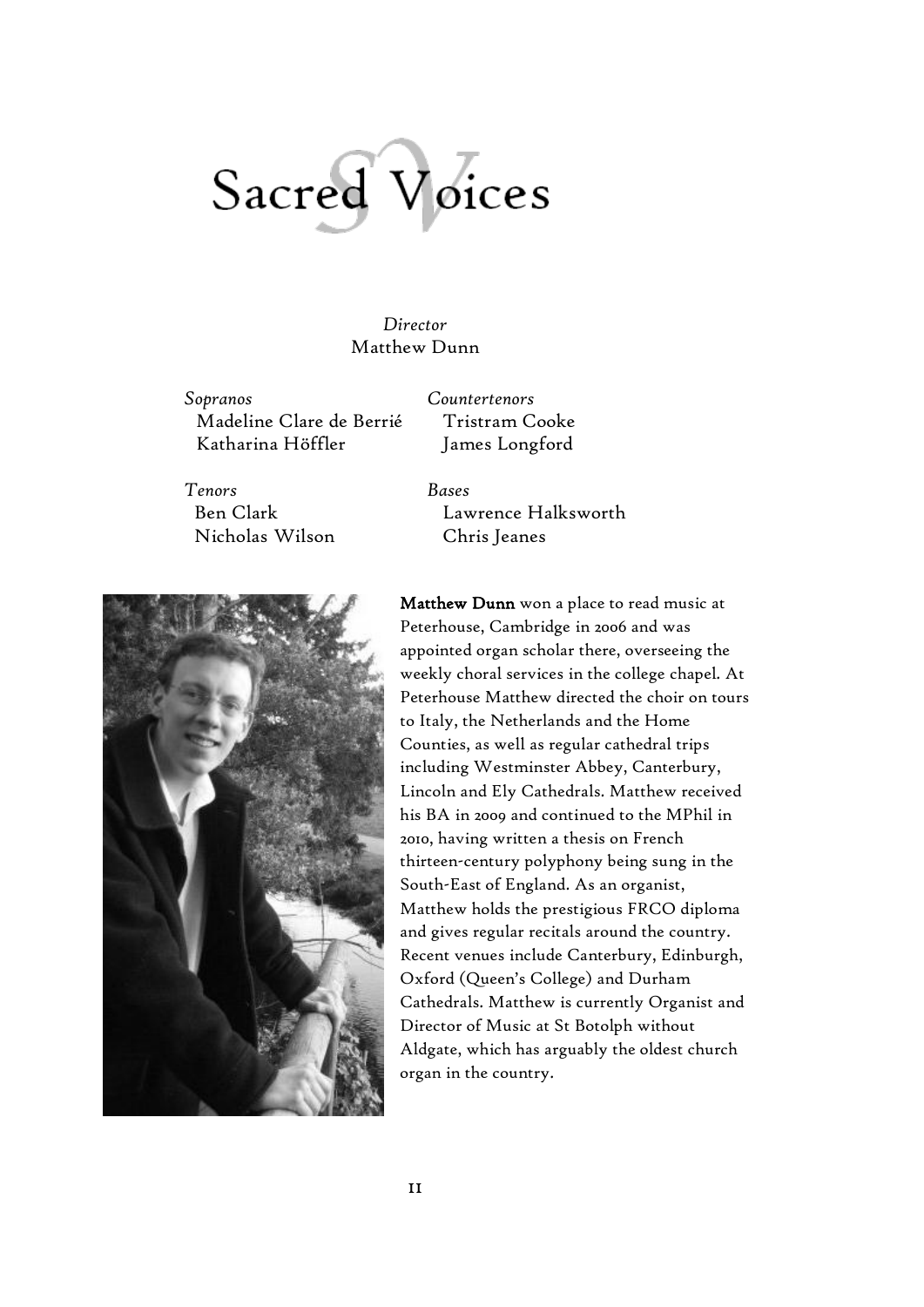

Madeline Clare de Berrié was first inspired to sing after performing in the semi chorus of Pietro Mascagni's Cavalleria Rusticana with the Hallé Orchestra under Mark Elder. While studying Music at Magdalene College, Cambridge, Madeline sang with Clare College chapel choir, and then with a Choral Scholarship at Trinity College Cambridge, under Stephen Layton, during which time she sang on many recordings for Hyperion, including Baltic Exchange, Handel's Chandos Anthems, and a recording of David Brigg's choral works. She then went on to sing with the European Vocal Soloists, and is featured as a soloist on their debut recording. Madeline has performed as a soloist with The Vivaldi

Ensemble, The Cambridge University Consort of Viols, the Cambridge University Baroque Ensemble and has performed the roles of Emmie and Cis in Shadwell Opera's production of Britten's Albert Herring at Holland Park, Serpina in Pergolesi's La Serva Padrona and Hébé in Rameau's Les Indes Galantes with Dartington Festival Baroque Orchestra.



Katharina Höffler came to England aged sixteen, after winning a scholarship to Malvern College to complete the International Baccalaureate. It is there that she discovered her love of singing and became an active member of both the chapel and chamber choir. Two years later she was awarded a place to read Classics at Peterhouse, Cambridge, where she became a chorister under the direction of Oliver Lomberg, Matthew Dunn and Helen Smee. After four successful years in the Peterhouse Chapel Choir she went to London to complete a Law Conversion course at the College of Law. During that time, she sang with the London

Chorus and the Savoy Jazz Choir, a newly formed group created at Goodenough College, where she resided during her time in London. Katharina has joined *Sacred Voices* as a soprano and is looking forward to some more sacred choral music.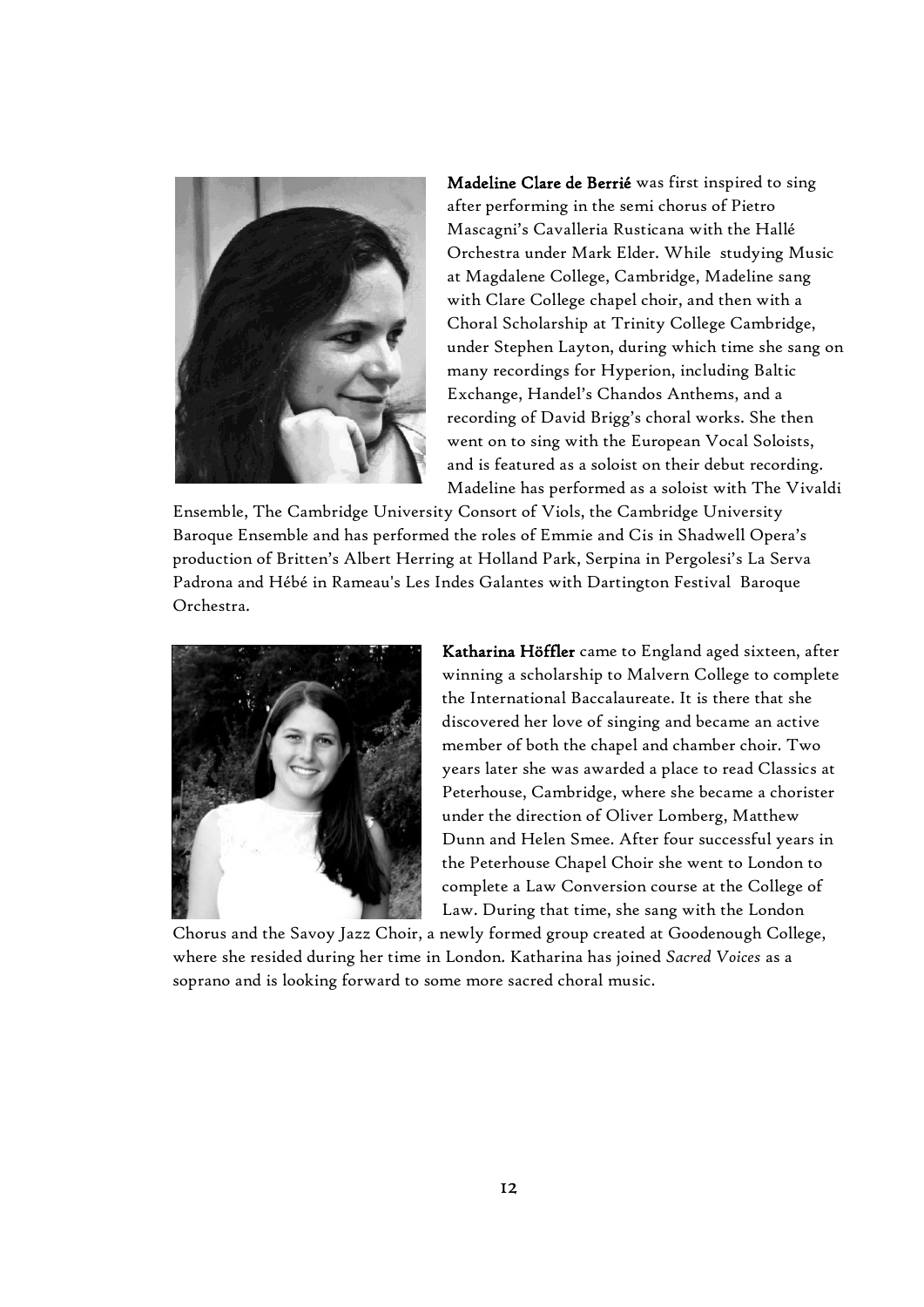Tristram Cooke is a second year music undergraduate at King's College, London, where he is a Choral Scholar. He was a chorister at Ripon Cathedral for four years, and was Head Chorister decani in his final year. His first professional engagement was the treble solo in Fauré's Requiem with Ripon Choral Society in 2005. Solo performances include Messiah and Vivaldi Gloria with Sedbergh Choral Society, Bach's Cantata BWV 170 'Vergnügte Ruh, beliebte Seelenlust', and most recently Messiah in York. Forthcoming engagements include Bach's St John Passion with Oxford Harmonic Society in March 2013. He has deputised at York Minster and is now a deputy Vicar Choral at St Paul's Cathedral. He currently studies singing with Glenville Hargreaves.





James Longford has an extremely wide-ranging career as a pianist, organist & continuo player. He studied at the Royal College of Music, winning the Tagore Gold Medal, and was organ scholar of St Martin-in-the-Fields.

James is a member of the choir of S.Alban the Martyr, Holborn.

He also works as a repetiteur, in theatre and education, and will shortly complete his training as an Examiner for the ABRSM. Companies include the Royal Opera House, Royal Ballet, ENO, LSO, SCO, Southbank Sinfonia, Amore, Gabrieli Consort, BSO Kokoro, London Concert Choir, Bregenzer Festspiele and Schauspiel Köln.

Just over 10 years ago, James established the longfordbrown piano duo with New Zealand pianist Lindy Tennent-Brown. Laureates of several international competitions and placed in the top nine piano duos in the world at the 2008 Dranoff Two Piano Competition in Miami, they hold an enviable reputation for innovative programming and thrilling performances.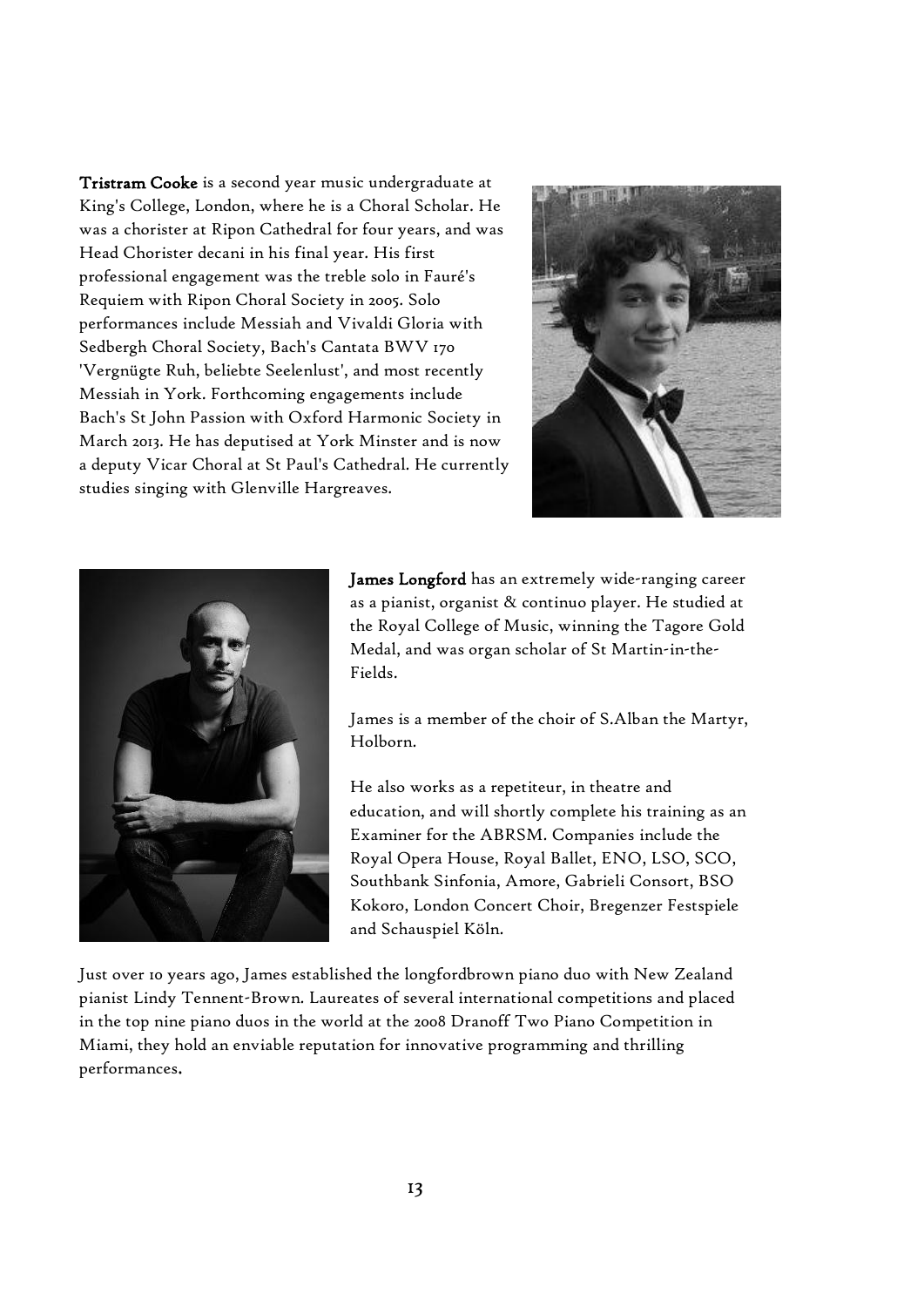Ben Clark is a freelance tenor and conductor. A graduate from Durham University Ben completed is postgraduate studies at King's College London. He has conducted choirs of all ages including being a conductor on the national 'Sing Up!' outreach programme run by Lincoln Cathedral, being Acting Assistant Director of Music at Colet Court Prep School, a conductor on the Eton and Junior Choral Courses, directed by Ralph Allwood, and a choral assistant for the London Youth Choir alongside Suzi Digby and Rachel Staunton.

As a soloist, Ben has appeared in works ranging from Bach's B Minor Mass to Strauss' Deutsche Motette, and has also appeared on the stage, performing the role of 'Acis' in Handel's Acis and Galatea and 'Tamino' in



Mozart's Die Zauberflöte. He also participated in the Sixteen's 'Genesis Sixteen' programme, and has sung with Stile Antico and the Platinum Consort, among other groups.



Nicholas Wilson began his interest in early music while a Choral Scholar at Peterhouse, Cambridge. Since graduating, he has been singing Lieder as well as taking part in choral work with groups such as the Cambridge Cantata Consort.

Lawrence Halksworth has taken an active role in choral work from a young age. Starting as a chorister at first Christ Church Oxford and then St Georges Windsor at the age of eight he was given the opportunity to perform in venues such as the Royal Festival Hall and Barbican and at the wedding of Prince Charles and Camilla. He embarked on foreign tours to Oslo and then in his final year to New York, where he performed for the opening of the British memorial Garden and at the Waldorf Hotel. After winning a music scholarship to Radley

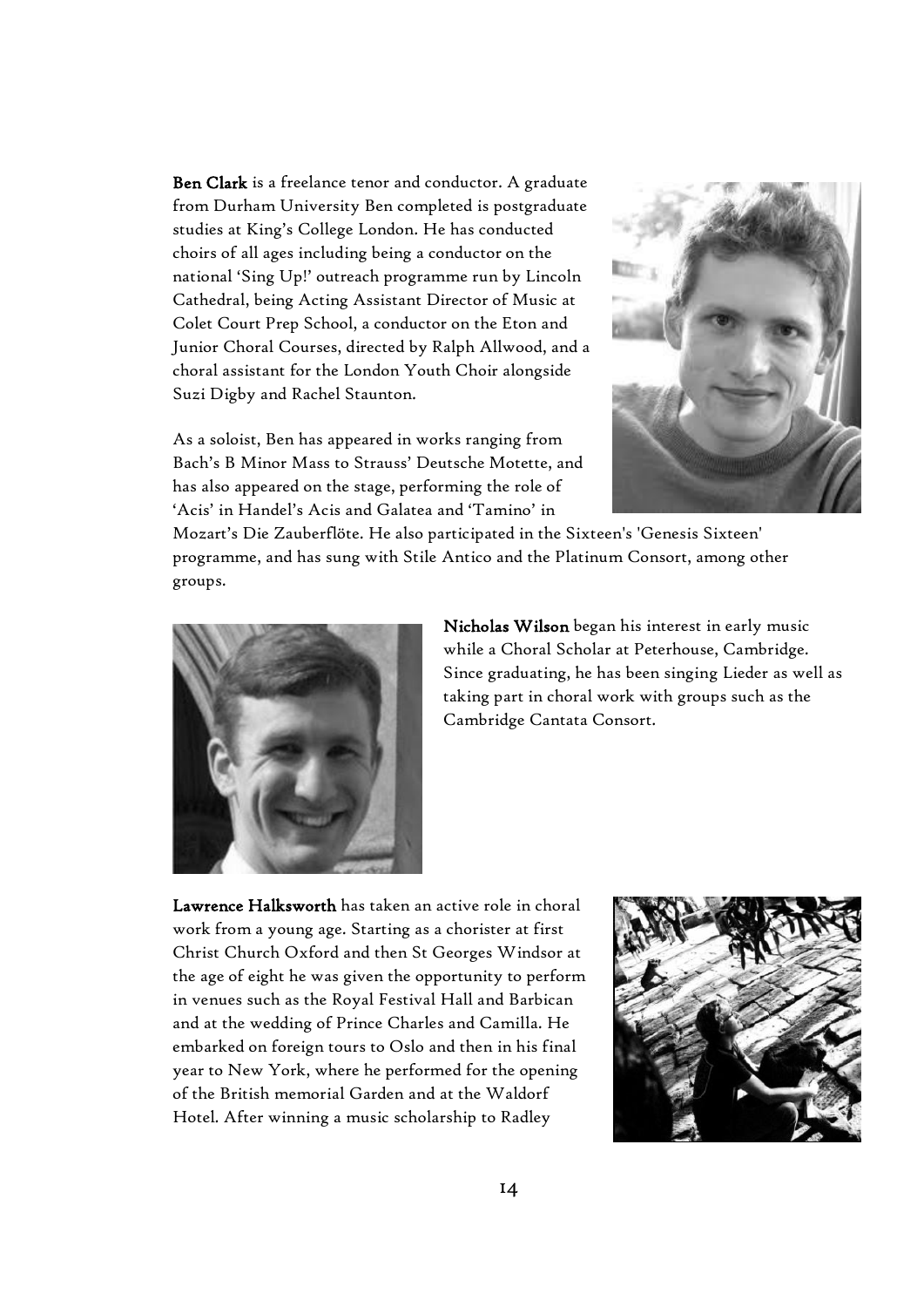College, Lawrence was given the opportunity to perform on a range of instruments including clarinet, saxophone and piano in Berlin, Paris, Barcelona and Tallinn. Lawrence has just completed his first term at the Royal Academy of Music studying as a Baritone under Mark Wildman on the undergraduate course.



Chris Jeanes is an experienced solo and choral singer whose recent solo appearances have included the Beethoven Mass in C with the Bart's Academic Festival Choir and Orchestra and the title role in Carrisimi's 'Historia de Jephte' with *Voce Sanctis*. Chris is also an experienced church singer holding a choral scholarship whilst still at school at St Mary's Barnes and is currently on many church deputy lists in and around London including St Michael's, Cornhill, Chelsea Old Church and St George's Windsor. In his spare time, Chris is a keen fencer and is currently reading for a BSc in Chemistry at University College, London.